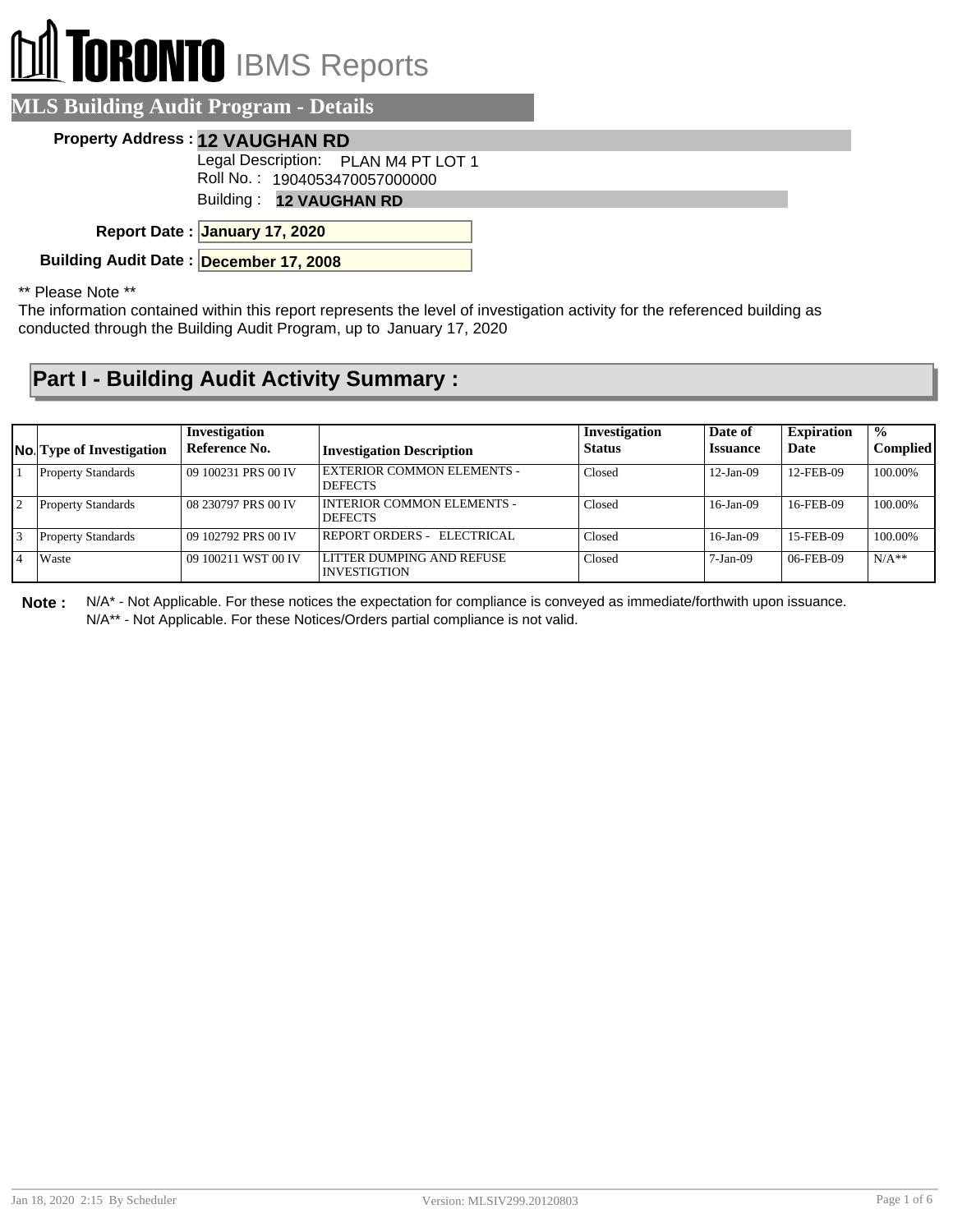## **Part II - Building Audit Details for Property Standards Orders :**

| Type of<br> No. Investigation | ∣Investiqation<br><b>∣Reference No.</b> | <b>Investigation Description</b>                | ∄Investigation⊺Date of<br><b>Status</b> | ∣Issuance ∣Date | <b>Expiration</b> | <b>Next Scheduled</b><br><b>Inspection Date</b> |
|-------------------------------|-----------------------------------------|-------------------------------------------------|-----------------------------------------|-----------------|-------------------|-------------------------------------------------|
| Property Standards            |                                         | 109 102792 PRS 00 IV REPORT ORDERS - ELECTRICAL | Closed                                  | ' 16-Jan-09     | 15-FEB-09         | 19-Feb-09                                       |

**No. of defects contained within the Order :**

**No. of defects that remain outstanding :**



|     | <b>Deficiency Details</b>                                            |          |               |  |  |  |
|-----|----------------------------------------------------------------------|----------|---------------|--|--|--|
| No. | <b>Violation/Defect</b>                                              | Location | <b>Status</b> |  |  |  |
|     | The electrical connections are not maintained in good working order. | Building | l Closed      |  |  |  |

| Tvpe of<br> No. Investigation | ∣Investiqation<br>∣Reference No. | <b>Investigation Description</b>                                  | <b>Investigation Date of</b><br><b>Status</b> | <b>Issuance</b> | <b>Expiration</b><br>⊪Date | <b>Next Scheduled</b><br><b>Inspection Date</b> |
|-------------------------------|----------------------------------|-------------------------------------------------------------------|-----------------------------------------------|-----------------|----------------------------|-------------------------------------------------|
| Property Standards            |                                  | 109 100231 PRS 00 IV EXTERIOR COMMON ELEMENTS -<br><b>DEFECTS</b> | <b>Closed</b>                                 | 12-Jan-09       | 12-FEB-09                  | 5-Feb-09                                        |



**No. of defects that remain outstanding :**

|     | <b>Deficiency Details</b>                                                                                                                                                                            |                             |               |  |  |  |  |  |
|-----|------------------------------------------------------------------------------------------------------------------------------------------------------------------------------------------------------|-----------------------------|---------------|--|--|--|--|--|
| No. | <b>Violation/Defect</b>                                                                                                                                                                              | Location                    | <b>Status</b> |  |  |  |  |  |
|     | The fence, screen and/or other enclosure around or on the property is not being maintained in<br>good repair.                                                                                        | East Side of Building       | Closed        |  |  |  |  |  |
| 2   | Eavestrough, roof gutter, flashing and/or down pipe not maintained free from obstructions.                                                                                                           | East Side of Building       | Closed        |  |  |  |  |  |
| 3   | The yard and /or other part of property is not being kept clean and free from accumulation of junk,<br>rubbish, brush, refuse, litter, garbage and/or other debris. Namely empty bottles on balcony. | East Side of Building       | Closed        |  |  |  |  |  |
| 4   | Dwelling unit window that is capable of being opened has no screen.                                                                                                                                  | East Side of Building       | Closed        |  |  |  |  |  |
| 5   | Exterior door (storm door) has defective hardware.                                                                                                                                                   | East Side of Building       | Closed        |  |  |  |  |  |
| 6   | Exterior lighting fixtures or lamps are not maintained.                                                                                                                                              | East Side of Building       | Closed        |  |  |  |  |  |
| 7   | Exterior lighting fixtures or lamps are not maintained.                                                                                                                                              | East Side of Building       | Closed        |  |  |  |  |  |
| 8   | The exterior walls and their components are not being maintained in good repair.                                                                                                                     | East Side of Building       | Closed        |  |  |  |  |  |
| 9   | Eavestrough, roof gutter, flashing and/or down pipe not maintained in good repair.                                                                                                                   | East Side of Building       | Closed        |  |  |  |  |  |
| 10  | The protective/decorative finish on the exterior surfaces is not being maintained in good repair.                                                                                                    | <b>Exterior Of Building</b> | Closed        |  |  |  |  |  |
| 11  | Exterior window(s) with broken/cracked/missing glass.                                                                                                                                                | North Side of Building      | Closed        |  |  |  |  |  |
| 12  | Equipment/attachment appurtenant to the building is not properly anchored, namely, pipes and air<br>conditioners.                                                                                    | North Side of Building      | Closed        |  |  |  |  |  |
| 13  | Eavestrough, roof gutter, flashing and/or down pipe not maintained free from obstructions.                                                                                                           | North Side of Building      | Closed        |  |  |  |  |  |
| 14  | Eavestrough, roof gutter, flashing and/or down pipe not maintained in good repair.                                                                                                                   | North Side of Building      | Closed        |  |  |  |  |  |
| 15  | The exterior walls and their components are not being maintained in good repair.                                                                                                                     | South Side of Building      | Closed        |  |  |  |  |  |
| 16  | Exterior garbage containment area not screened.                                                                                                                                                      | South Side of Building      | Closed        |  |  |  |  |  |
| 17  | Exterior lighting fixtures or lamps are not maintained.                                                                                                                                              | South Side of Building      | Closed        |  |  |  |  |  |
| 18  | Window more than two metres above finished grade and not leading to a balcony is not equipped<br>with a safety device to prevent an opening in any part of the window greater than 100 millimetres.  | <b>Throughout Building</b>  | Closed        |  |  |  |  |  |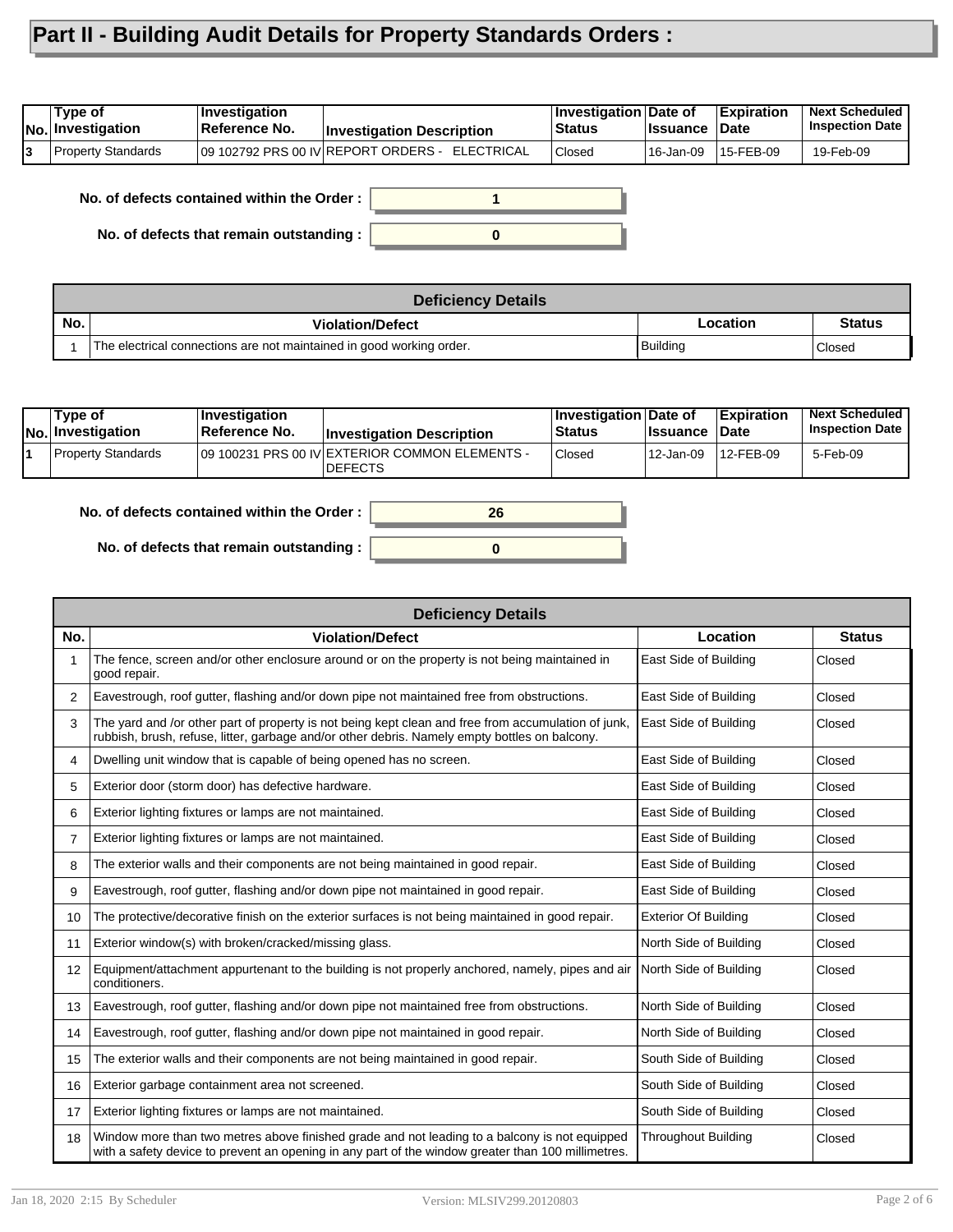| 19 | Dwelling unit window that is capable of being opened has no screen.                                                                                                                                                                                                                                                                     | West Side of Building | Closed |
|----|-----------------------------------------------------------------------------------------------------------------------------------------------------------------------------------------------------------------------------------------------------------------------------------------------------------------------------------------|-----------------------|--------|
| 20 | The required guard(s) and/or handrail(s) are not installed/maintained to comply with the Ontario<br>Building Code, namely; the required guard is designed so that a member, attachment or opening<br>between 100 mm (4 inches) and 900mm (35 inches) above the floor of the structure, which it is<br>protecting, facilitates climbing. | West Side of Building | Closed |
| 21 | The required guard(s) and/or handrail(s) are not installed/maintained to comply with the Ontario<br>Building Code, namely; the required guard for the open side of the platform, balcony or stairway<br>forming part of a fire escape is less than 920 mm (36 inches) in height.                                                        | West Side of Building | Closed |
| 22 | The required guard(s) and/or handrail(s) are not installed/maintained to comply with the Ontario<br>Building Code, namely; the openings on the required guard(s) on the fire escape do not prevent<br>the passage of a spherical object having a diameter of more than 100mm (4 inches).                                                | West Side of Building | Closed |
| 23 | The protective/decorative finish on the exterior surfaces is not being maintained in good repair.                                                                                                                                                                                                                                       | West Side of Building | Closed |
| 24 | The exterior walls and their components are not being maintained in good repair.                                                                                                                                                                                                                                                        | West Side of Building | Closed |
| 25 | The exterior surface of the building shall be maintained free of graffiti and/or painted slogans.                                                                                                                                                                                                                                       | West Side of Building | Closed |
| 26 | Exterior window(s) with broken/cracked/missing glass.                                                                                                                                                                                                                                                                                   | West Side of Building | Closed |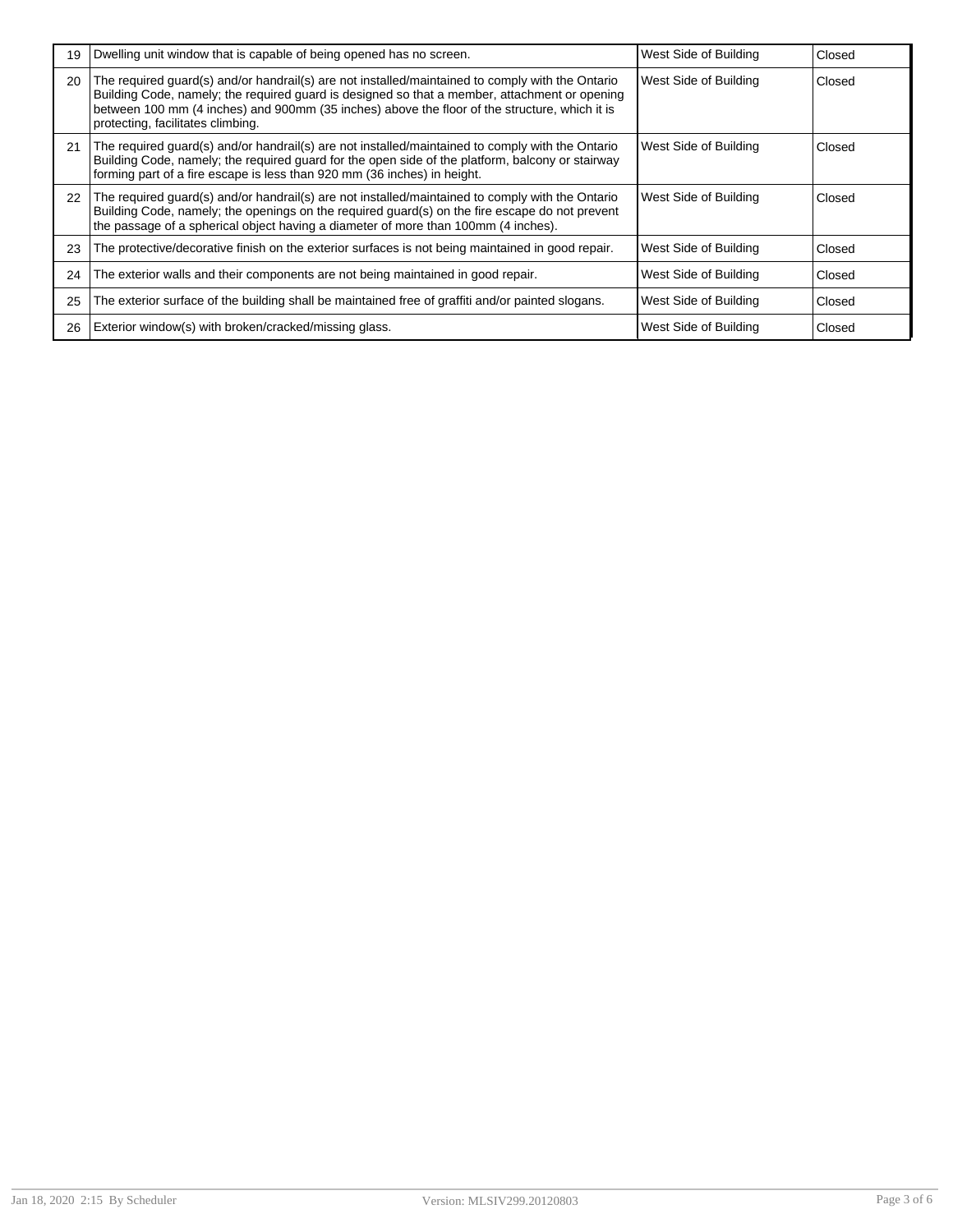| Tvpe of<br>$ No $ Investigation | <b>Investigation</b><br>∣Reference No. | <b>Investigation Description</b>                                  | <b>Investigation Date of</b><br>Status | <b>Ilssuance Date</b> | Expiration   | <b>Next Scheduled</b><br><b>Inspection Date I</b> |
|---------------------------------|----------------------------------------|-------------------------------------------------------------------|----------------------------------------|-----------------------|--------------|---------------------------------------------------|
| Property Standards              |                                        | 108 230797 PRS 00 IV INTERIOR COMMON ELEMENTS -<br><b>DEFECTS</b> | Closed                                 | ' 16-Jan-09           | $16$ -FEB-09 | 2-Feb-09                                          |

| No. of defects contained within the Order: | 33 |
|--------------------------------------------|----|
|                                            |    |
| No. of defects that remain outstanding :   |    |

|     | <b>Deficiency Details</b>                                                                                                                                                                                                                                     |                 |               |  |  |  |  |  |  |
|-----|---------------------------------------------------------------------------------------------------------------------------------------------------------------------------------------------------------------------------------------------------------------|-----------------|---------------|--|--|--|--|--|--|
| No. | <b>Violation/Defect</b>                                                                                                                                                                                                                                       | Location        | <b>Status</b> |  |  |  |  |  |  |
|     | Communication system is not maintained in good repair. (Namely: directory panel missing).                                                                                                                                                                     | 1st Floor       | Closed        |  |  |  |  |  |  |
| 2   | Floor and/or floor covering not kept in a clean and sanitary condition and free from rubbish and<br>debris.                                                                                                                                                   | 1st Floor       | Closed        |  |  |  |  |  |  |
| 3   | Ceiling not maintained free of holes, cracks, damaged and deteriorated materials.                                                                                                                                                                             | 1st Floor       | Closed        |  |  |  |  |  |  |
| 4   | The floor and every appurtenance, surface cover and finish is not maintained.                                                                                                                                                                                 | 1st Floor       | Closed        |  |  |  |  |  |  |
| 5   | Interior lighting fixtures or lamps have not been installed.                                                                                                                                                                                                  | 1st Floor       | Closed        |  |  |  |  |  |  |
| 6   | Wall(s) not maintained free of holes, cracks, damaged and deteriorated materials.                                                                                                                                                                             | 1st Floor       | Closed        |  |  |  |  |  |  |
| 7   | The plumbing system is not kept in good working order. (Namely but not limited to: Broken toilet<br>tank)                                                                                                                                                     | 1st Floor       | Closed        |  |  |  |  |  |  |
| 8   | Mailbox or mail receptacle is not maintained in good repair.                                                                                                                                                                                                  | 1st Floor       | Closed        |  |  |  |  |  |  |
| 9   | Floor(s) and/or floor covering(s) not maintained free from trip or other hazardous condition.<br>(Namely but not limited to: Hole in flooring)                                                                                                                | 1st Floor       | Closed        |  |  |  |  |  |  |
| 10  | The electrical connections are not maintained in a safe and complete condition.                                                                                                                                                                               | 1st Floor       | Closed        |  |  |  |  |  |  |
| 11  | Exterior door, not maintained in good repair. (Namely: glass panel is broken)                                                                                                                                                                                 | 1st Floor       | Closed        |  |  |  |  |  |  |
| 12  | Wall(s) not maintained free of holes, cracks, damaged and deteriorated materials.                                                                                                                                                                             | 1st Floor       | Closed        |  |  |  |  |  |  |
| 13  | The toilet facilities and/or toilet room is not kept clean and neat.                                                                                                                                                                                          | 1st Floor       | Closed        |  |  |  |  |  |  |
| 14  | Interior door(s), frames(s), glass pane(s), and/or hardware not maintained in good repair.                                                                                                                                                                    | 2nd Floor       | Closed        |  |  |  |  |  |  |
| 15  | Interior lighting fixtures or lamps have not been installed.                                                                                                                                                                                                  | 3rd Floor       | Closed        |  |  |  |  |  |  |
| 16  | The lighting fixture is not protected from damage by the provision of wired glass or other suitable<br>means of protection.                                                                                                                                   | Basement        | Closed        |  |  |  |  |  |  |
| 17  | Floor and/or floor covering not kept in a clean and sanitary condition and free from rubbish and<br>debris.                                                                                                                                                   | <b>Basement</b> | Closed        |  |  |  |  |  |  |
| 18  | Ceiling not maintained free of holes, cracks, damaged and deteriorated materials.                                                                                                                                                                             | <b>Basement</b> | Closed        |  |  |  |  |  |  |
| 19  | The required guard(s) are not installed/maintained to comply with the Ontario Building Code,<br>namely; The open side of the interior/exterior stairs is not protected by the required guard (the<br>minimum height of the guard shall be 920 mm (36 inches). | Stairway        | Closed        |  |  |  |  |  |  |
| 20  | Previously finished wall(s) have marks, stains, graffiti, smoke damage, painted slogans and/or<br>other defacements.                                                                                                                                          | Stairway        | Closed        |  |  |  |  |  |  |
| 21  | The treads and/or other appurtenant attachments and/or their supporting structural members are<br>not maintained in good repair.                                                                                                                              | Stairway        | Closed        |  |  |  |  |  |  |
| 22  | The required guard(s) are not installed/maintained to comply with the Ontario Building Code,<br>namely; The open side of the interior/exterior stairs is protected by a guard that is less than 920<br>mm (36 inches) in height.                              | Stairway        | Closed        |  |  |  |  |  |  |
| 23  | The required quard(s) are not installed/maintained to comply with the Ontario Building Code,<br>namely; The open side of the interior/exterior stairs is not protected by the required guard (the<br>minimum height of the guard shall be 920 mm (36 inches). | Stairway        | Closed        |  |  |  |  |  |  |
| 24  | The required guard(s) are not installed/maintained to comply with the Ontario Building Code,<br>namely; The open side of the interior/exterior stairs is not protected by the required quard (the<br>minimum height of the guard shall be 920 mm (36 inches). | Stairway        | Closed        |  |  |  |  |  |  |
| 25  | The required guard(s) are not installed/maintained to comply with the Ontario Building Code,<br>namely; The openings through the guard do not prevent the passage of a spherical object having<br>a diameter of more than 100mm (4 inches).                   | Stairway        | Closed        |  |  |  |  |  |  |
| 26  | The required guard(s) are not installed securely or maintained in good repair.                                                                                                                                                                                | Stairway        | Closed        |  |  |  |  |  |  |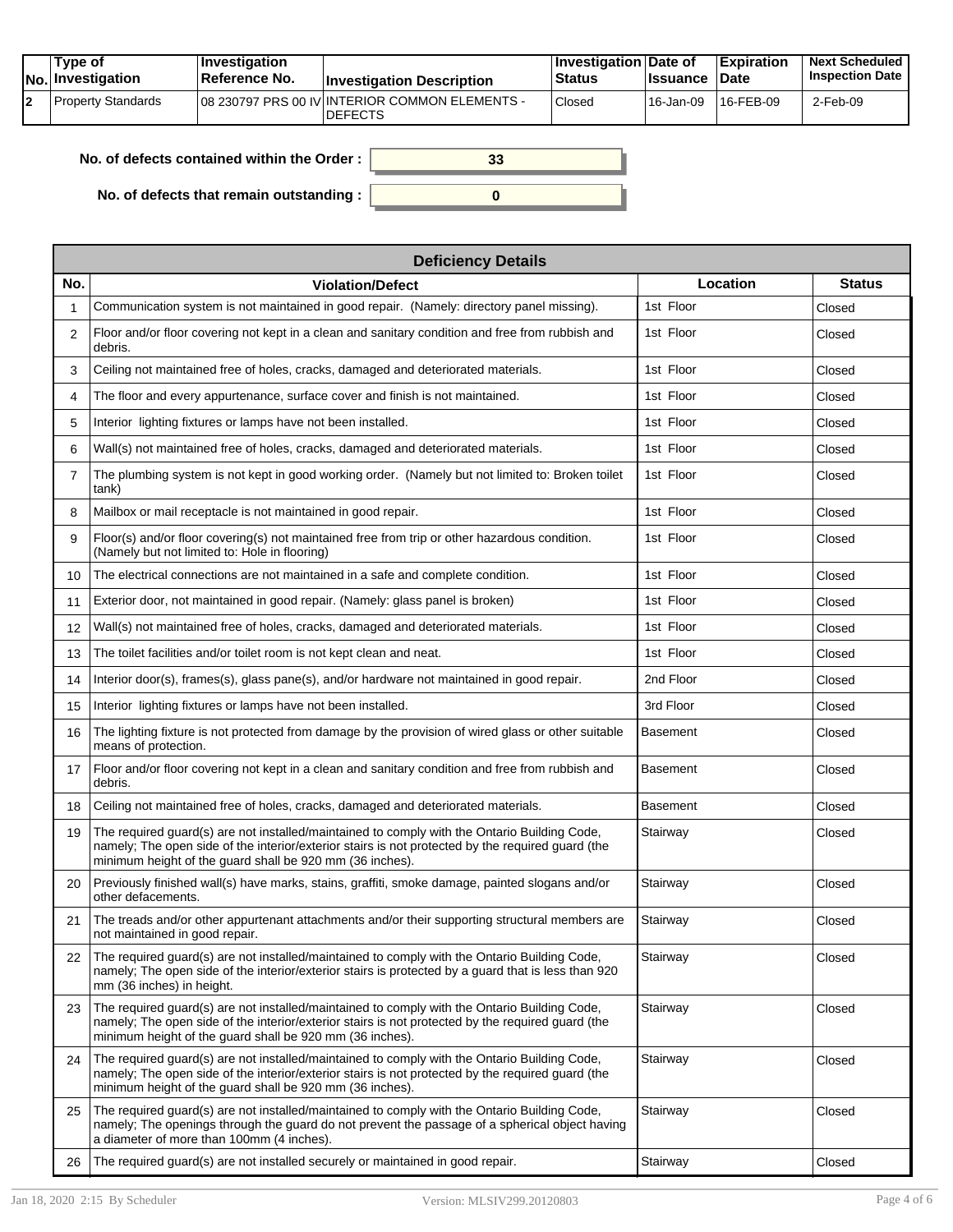| 27 | Wall(s) not maintained clean.                                                                                                                                                                                                    | <b>Throughout Building</b> | Closed |
|----|----------------------------------------------------------------------------------------------------------------------------------------------------------------------------------------------------------------------------------|----------------------------|--------|
| 28 | The required guard(s) are not installed securely or maintained in good repair. (Namely but not<br>limited to: broken, missing quards)                                                                                            | <b>Throughout Building</b> | Closed |
| 29 | The lighting fixture is not protected from damage by the provision of wired glass or other suitable<br>means of protection.                                                                                                      | Throughout Building        | Closed |
| 30 | The electrical connections are not maintained in a safe and complete condition.                                                                                                                                                  | <b>Throughout Building</b> | Closed |
| 31 | Ceiling not maintained free of holes, cracks, damaged and deteriorated materials.                                                                                                                                                | <b>Throughout Building</b> | Closed |
| 32 | The treads and/or other appurtenant attachments and/or their supporting structural members are<br>not maintained in good repair.                                                                                                 | <b>Throughout Building</b> | Closed |
| 33 | The required guard(s) are not installed/maintained to comply with the Ontario Building Code,<br>namely; The open side of the interior/exterior stairs is protected by a guard that is less than 920<br>mm (36 inches) in height. | <b>Throughout Building</b> | Closed |